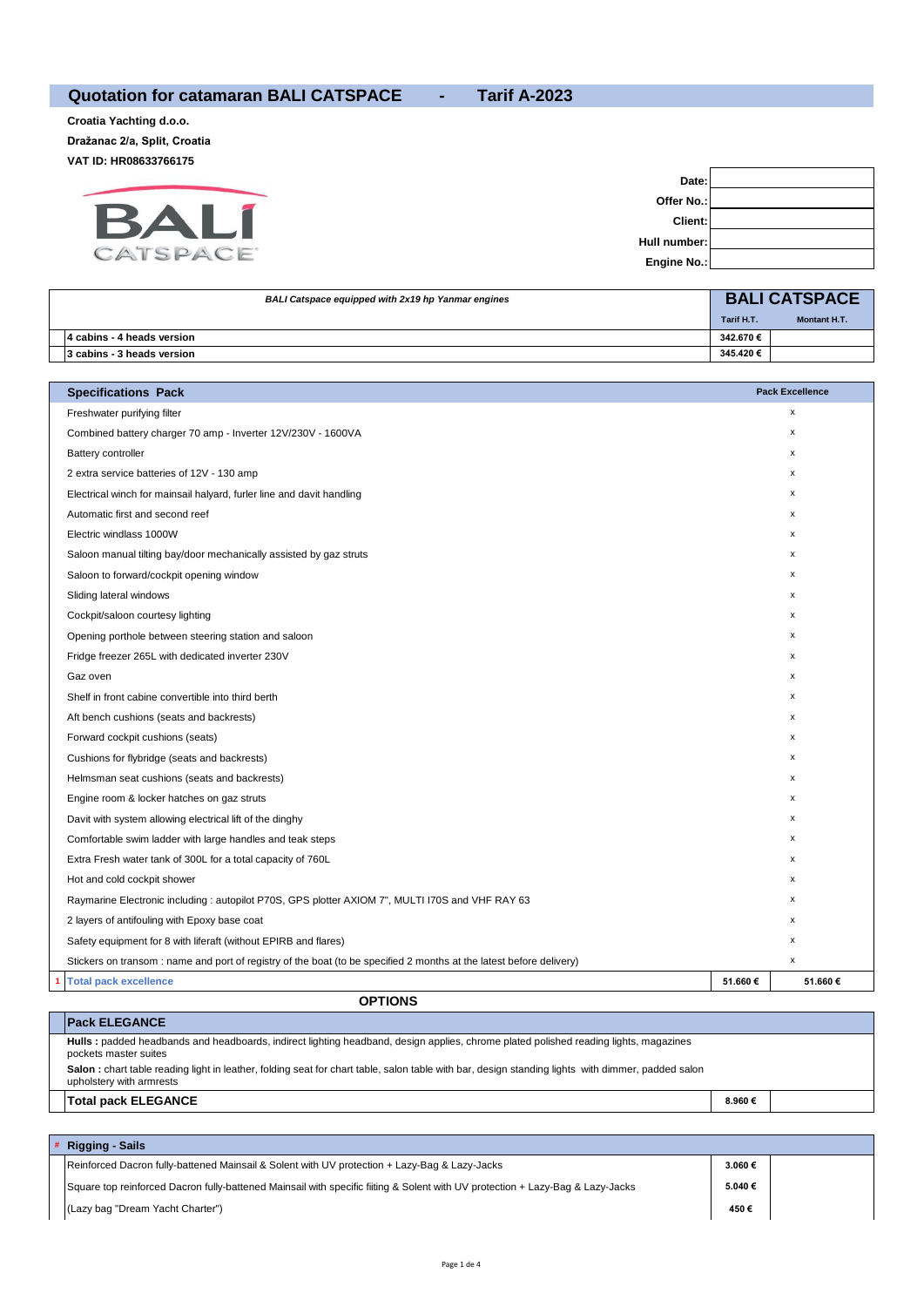| Triradial Code 0 (52m <sup>2</sup> ) with anti-rotation cable                                     | 5.130€  |  |
|---------------------------------------------------------------------------------------------------|---------|--|
| Asymetric spinaker + sheets                                                                       | 4.340€  |  |
| Removable bowsprit option (overall length 12,31m)                                                 | 1.930 € |  |
| Fixed bowsprit bowsprit option (overall length 12,31m)                                            | 2.240€  |  |
| Code 0 rigging: furler, bobstays, blocks & deck fittings                                          | 3.700€  |  |
| Spinnaker rigging : halyard, sheets, deck fitting & blocks (not necessary if code 0 gear ordered) | 1.540 € |  |
| Extra winch on portside for gennaker sheet, Code 0 or spinnaker                                   | 1.170€  |  |
| Mast in 2 parts                                                                                   | 1.450€  |  |

| <b>Mecanics - Safety Equipment</b>                                                                                                                                                                                       |         |  |
|--------------------------------------------------------------------------------------------------------------------------------------------------------------------------------------------------------------------------|---------|--|
| 2 YANMAR engines of 30 hp instead of 19 hp                                                                                                                                                                               | 3.890€  |  |
| 2 YANMAR engines of 40 hp instead of 19 hp                                                                                                                                                                               | 5.260€  |  |
| Additional alternators 12V 125A (only for Yanmar 40 hp)                                                                                                                                                                  | 4.560€  |  |
| Pair of 3 blades folding propellers                                                                                                                                                                                      | 2.640€  |  |
| ONAN Genset generator 4KW 50Hz with soundshield and remote control 230V                                                                                                                                                  | 19.230€ |  |
| ONAN Genset generator 5KW 60Hz with soundshield and remote control 120V                                                                                                                                                  | 20.590€ |  |
| ONAN Genset generator 6KW 50Hz with soundshield and remote control 230V                                                                                                                                                  | 20.370€ |  |
| ONAN Genset generator 7,5KW 60Hz with soundshield and remote control 120V                                                                                                                                                | 21.030€ |  |
| Kit solar panels (2 x 100W) : specify 1 or 2                                                                                                                                                                             | 2.320€  |  |
| Primary 120V electrical system instead of 230V (with water heater, battery charger, outlets, inverter) and pre-installation of electrical<br>connections (coffee machine, microwave, TV, washing machine and dishwasher) | 3.130€  |  |
| Remote control with chain counter at helm station                                                                                                                                                                        | 1.080 € |  |
| Extra for Safety equipment for 10 instead 8 persons with Life-raft (without EPIRB)                                                                                                                                       | 990€    |  |
| Extra for 2 layers of <b>tropical antifouling</b> with Epoxy base coat instead of standard                                                                                                                               | 2.230€  |  |

|  |  | Comfort |  |
|--|--|---------|--|
|--|--|---------|--|

| Reverse cycle aircond. in hulls for 3 cabins version 230V/50Hz (needs generator)    | 19.830€ |  |
|-------------------------------------------------------------------------------------|---------|--|
| Reverse cycle aircond. in hulls for 4 cabins version 230V/50Hz (needs generator)    | 24.990€ |  |
| Reverse cycle aircond. in salon 230V/50Hz (needs option aircond. in hulls)          | 11.490€ |  |
| Reverse cycle aircond. in hulls for 3 cabins version 120V/60Hz (needs generator)    | 21.330€ |  |
| Reverse cycle aircond. in hulls for 4 cabins version 120V/60Hz (needs generator)    | 26.060€ |  |
| Reverse cycle aircond. in salon 120V/60Hz (needs option aircond. in hulls)          | 12.870€ |  |
| Central heating system in hulls and saloon (incompatible with aircond. option)      | 12.700€ |  |
| Low consumption 12V 65L/H watermaker (solar panels recommended)                     | 12.660€ |  |
| Low consumption 12V 105L/H watermaker (solar panels and/or alternators recommended) | 14.270€ |  |
| Large model freshwater electric toilet (specify number and location)                | 1.070€  |  |
| Sea water pump at galley and anchor                                                 | 1.460€  |  |
| 1 fan per cabin (specify number accoording to choosen version)                      | 180€    |  |
| Electric tilting door lift                                                          | 3.940€  |  |
| Dish washer for 6 under sink 230V                                                   | 1.710€  |  |
| Pot holders on burner cooking                                                       | 150€    |  |
| Micro-wave oven 230V                                                                | 670€    |  |
| 38 300 330V 300 300 30000 30000 30000 3000 30000 30000 30000 4 3 cabins version)    | 1.930€  |  |

| # Interior setup                                                                                                                   |         |  |
|------------------------------------------------------------------------------------------------------------------------------------|---------|--|
| Blackout curtains 3 cabins version (ecru color)                                                                                    | 2.140€  |  |
| Blackout curtains 4 cabins version (ecru color)                                                                                    | 2.140 € |  |
| Mosquito screens for portholes in 3 cabins version                                                                                 | 1.510€  |  |
| Mosquito screens for portholes in 4 cabins version                                                                                 | 1.600 € |  |
| Safe box under aft portside berth                                                                                                  | 1.100 € |  |
| Bar integrated in salon table with reversible tray : already included in Elegance Pack (incompatible with convertible salon table) | 860€    |  |
| Convertible saloon table for double berth (cushions included)                                                                      | 2.850€  |  |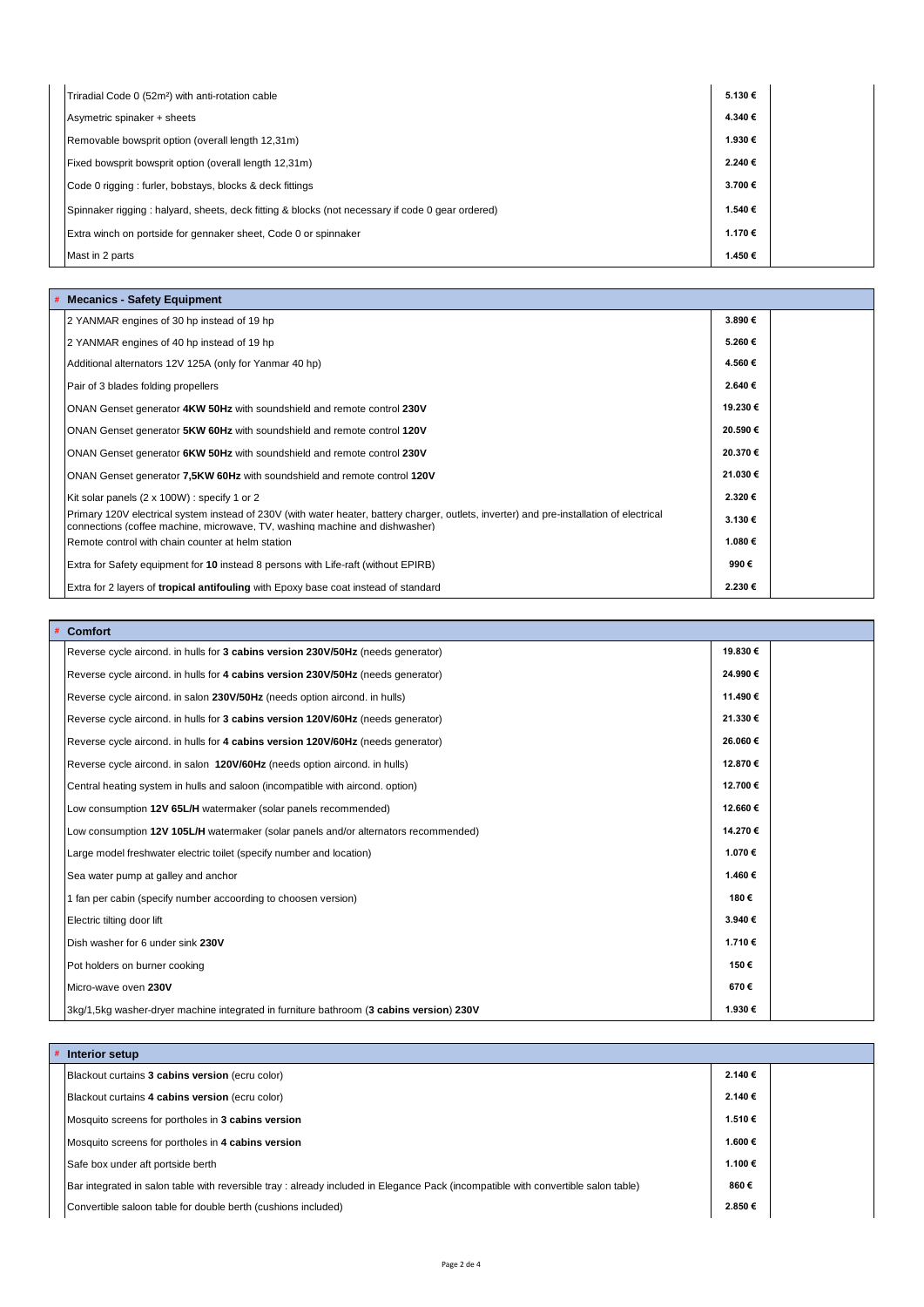| Folding seat to be used for saloon/cockpit (specify nbr)                                                        | 280€      |  |
|-----------------------------------------------------------------------------------------------------------------|-----------|--|
| Ottoman seat (with storage and cushion)                                                                         | 850€      |  |
| Certified organic bed linen and made to measure MONA LISON: fitted sheet, duvet, cover, pillows and pillowcases | on demand |  |
| Certified organic mattress cover, MONA LISON branded                                                            | on demand |  |

| # Upholstery color                             |                 |  |
|------------------------------------------------|-----------------|--|
| Indoor and outdoor upholstery color Beige Grey | <b>Standard</b> |  |
| Indoor and outdoor upholstery color Eglantine  | 680€            |  |
| Indoor and outdoor upholstery color Pebble     | 680€            |  |

| # Exterior setup                                                                               |           |  |
|------------------------------------------------------------------------------------------------|-----------|--|
| Helm station Bimini in Taupe color                                                             | 3.330€    |  |
| Kit of two tables for forward cockpit                                                          | 1.720€    |  |
| Enclosure for helm sation Bimini in Taupe color                                                | 2.240€    |  |
| Sun awning for forward cockpit in Taupe color                                                  | 1.730€    |  |
| External roof curtains for sun protection of the saloon (white batyline fabric)                | 1.800 €   |  |
| Set of protection for steering console Taupe                                                   | 720€      |  |
| Sunbathing cushions for foredeck                                                               | 1.720€    |  |
| Front cockpit balcony seats                                                                    | 1.310€    |  |
| Flybridge sunbathing cushions (with backrests)                                                 | 2.960€    |  |
| 4 big comfortable pillows                                                                      | 1.520€    |  |
| Covering                                                                                       | on demand |  |
| Permanent transom protection                                                                   | 680€      |  |
| Stern spring cleats                                                                            | 530€      |  |
| Polywood outbord engine bracket on aft beam                                                    | 540€      |  |
| Front cockpit and transoms courtesy lighting                                                   | 2.080€    |  |
| Foldable PVC Gangway 2,20m with bag & female deck fitting                                      | 2.230€    |  |
| LED submarine lighting blue under each transom (4 spots)                                       | 4.610€    |  |
| Plancha with gas installation                                                                  | 1.960€    |  |
| Dinghy 2,80m (recommended size) without console + 5hp outboard Honda engine installed on davit | 8.950€    |  |

| # Electronics - Hifi                                                                                                                                           |         |  |
|----------------------------------------------------------------------------------------------------------------------------------------------------------------|---------|--|
| Raymarine Electronic Pack 2 including : Pack 1 + VHF RAY MIC at steering station, AIS receiver transmitter, full touch screen AXIOM 12" at<br>steering station | 8.780€  |  |
| Southern hemisphere compass                                                                                                                                    | 70€     |  |
| Hifi Radio Fusion 4 HP bluetooth (salon & foredeck)                                                                                                            | 1.100 € |  |
| Wifi antenna                                                                                                                                                   | 1.670€  |  |
| VHF backup antenna on masthead                                                                                                                                 | 300€    |  |
| TV pre-installation and TV antenna (FR) if TV and antenna option not taken                                                                                     | 870€    |  |
| TV Led screen in saloon (french channels) with TV antenna                                                                                                      | 2.040€  |  |
| Radar Raymarine with bracket                                                                                                                                   | 4.440€  |  |
| Raymarine remote control for automatic pilot                                                                                                                   | 1.100€  |  |

**# Commissioning - Handing over**

| Trucking from the shipyard to Cap Bon (Tunisia), commissioning, anchor set 20kg and 70 ml Ø10 chain, anchor bridle, 6 fenders and 4<br>moorings, one transfer from the airport, one day hand over (net price) | 10.390€ |  |
|---------------------------------------------------------------------------------------------------------------------------------------------------------------------------------------------------------------|---------|--|
| Skipper delivery from Cap Bon (Tunisia) to Canet en Roussillon (PO- France) (net price)                                                                                                                       | 6.090€  |  |
| Skipper delivery from Cap Bon (Tunisia) to Port Pin Rolland Marina (Toulon - France) (net price)                                                                                                              | 6.090€  |  |
| Kit of 4 shipping craddles (mandatory for shipping)                                                                                                                                                           | 5.070€  |  |
| Pack ready to go (net price)                                                                                                                                                                                  | 970€    |  |
| Fees for owners belongings treatment                                                                                                                                                                          | 1.550€  |  |
| Custom export formalities fees                                                                                                                                                                                | 290€    |  |
| Custom cargo export formalities fees                                                                                                                                                                          | 370€    |  |
| Apostille documentation fees                                                                                                                                                                                  | 290€    |  |
|                                                                                                                                                                                                               |         |  |